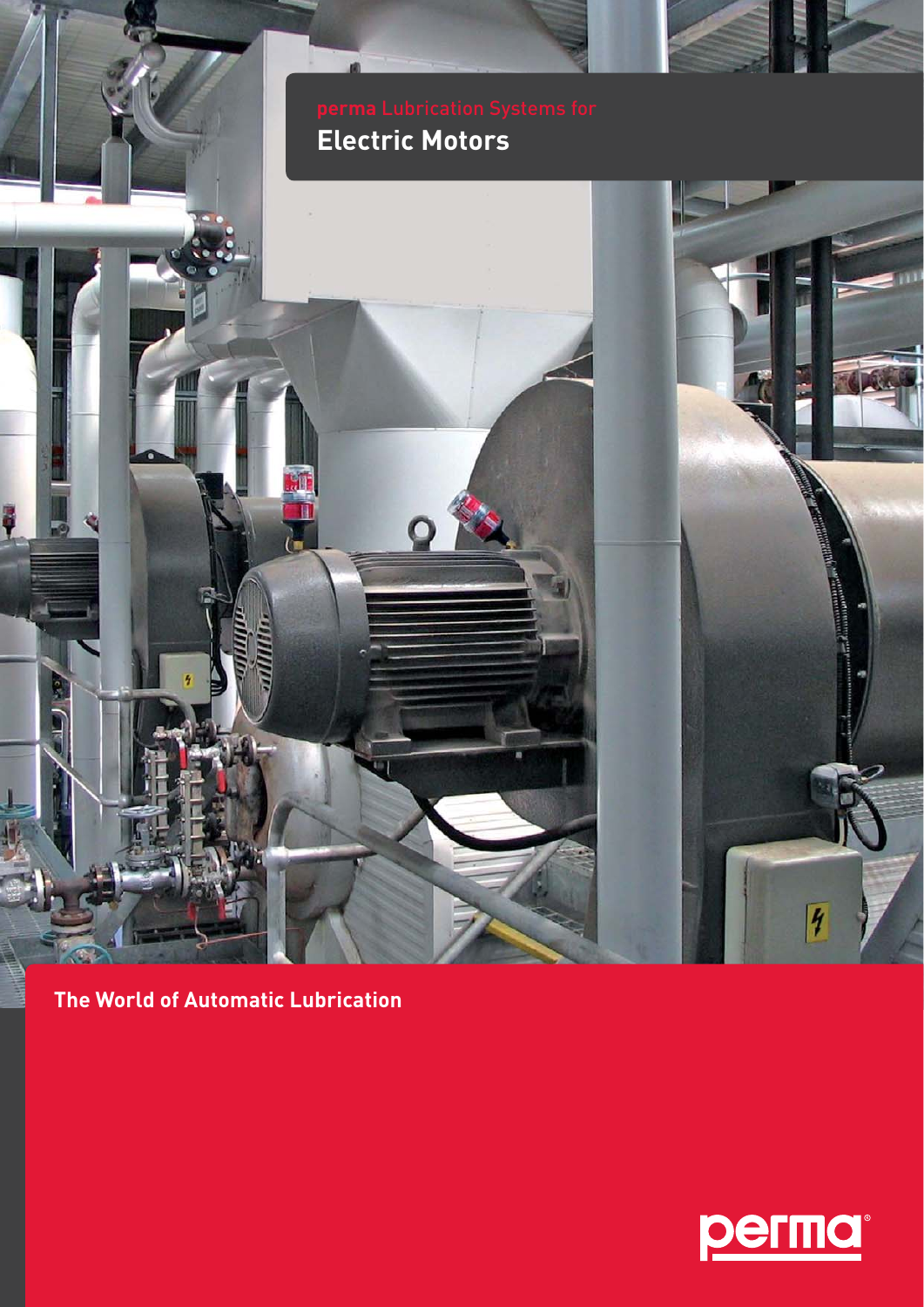# **Trouble-free operation with automatic lubrication**

## **systems from perma**

Improved reliability, reduced maintenance costs and less down-time are the keys to electric motor profitability. For electric motors to run reliably at high speeds in day-to-day operation, they must be adequately lubricated. Since many motors are located in remote, hard-to-access, and dangerous areas, they are not lubricated according to manufacturer's recommendations.

Automatic lubrication systems from perma reduce bearing wear by providing a continuous supply of fresh lubricant. This prevents over-lubrication, lubricant starvation and contamination. All over the world, perma lubrication systems are used on electric motors to prevent premature bearing failures.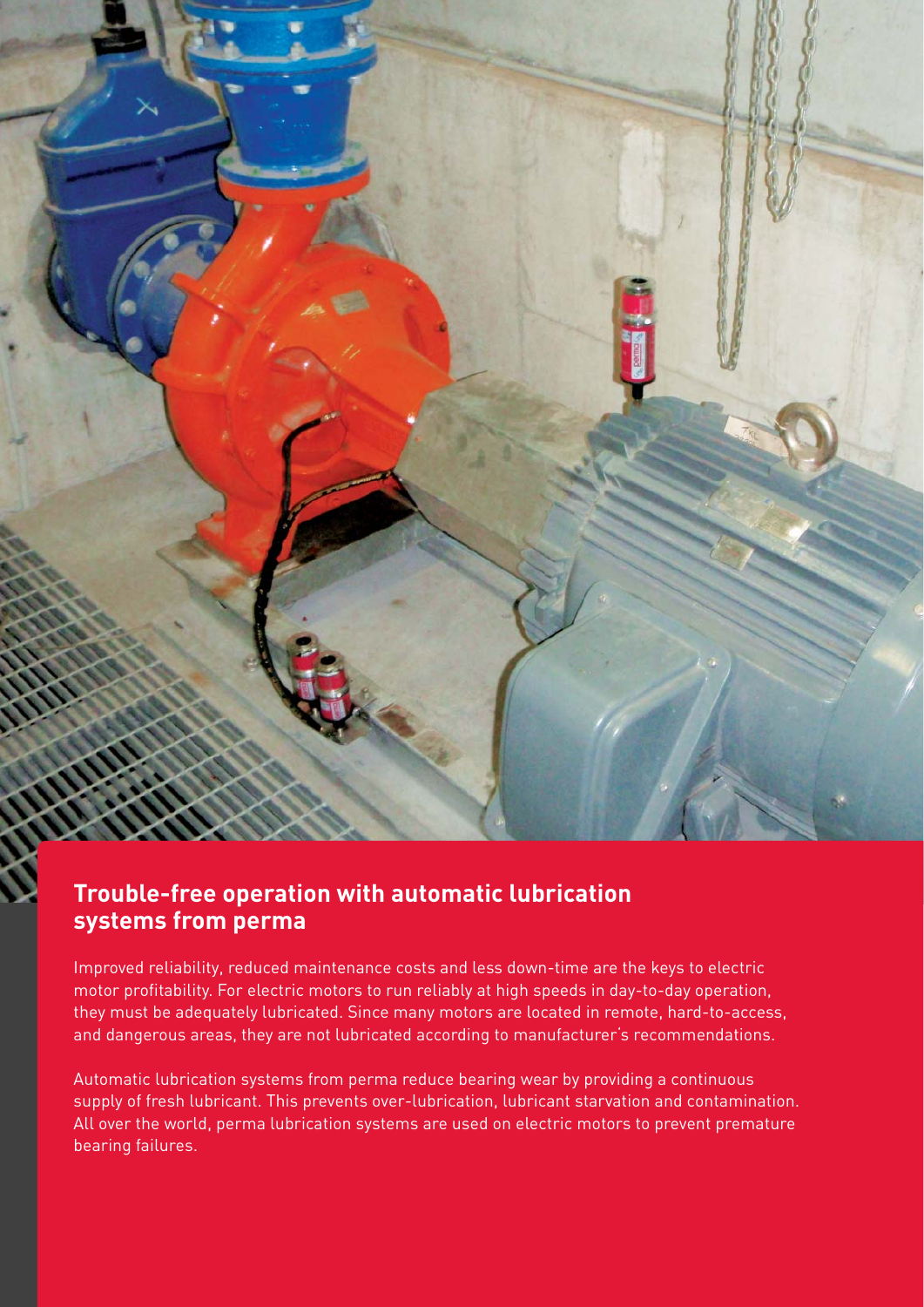#### **> Re-lubrication, why?**

- 1. Lubricant oxidation causes lubricant quality to deteriorate
- 2. Consumption of lubricant caused by leaks and evaporation
- 3. Lubricant is washed out at the lubrication point
- 4. Lubricant is spun off by moving parts and must be replaced regularly for proper bearing lubrication.

## **<sup>&</sup>gt; Challenges**

#### **Common electric motor lubrication problems**

There are two main problems associated with manual lubrication: Long, inconsistent lubrication intervals and too much lubricant added too quickly at one time.

- $\rightarrow$  Bearing failure and possible fire hazard caused by over-lubrication
- $\rightarrow$  Insufficient lubrication leads to bearing damage

Bearing failures due to poor manual lubrication practices lead to unplanned down-time and production losses.

- $\rightarrow$  Increased maintenance costs due to premature bearing failures
- $\rightarrow$  Significant down-time costs where equipment redundancy is low

Electric motor manufacturers generally recommend bearings to be re-lubricated while motors are running. But, motors are often located in dangerous and difficult to access places.

- > **Work-place safety cannot be guaranteed**
- > **High risk of accidents**

### **When to use which lubricant?**

Manufacturer's guidelines for re-lubrication amounts and intervals can be found on the electric motor nameplate which can be found on most motors.

| <b>Speed</b> |               | <b>Base oil</b> | <b>Consistency</b> | Oil discharge' |
|--------------|---------------|-----------------|--------------------|----------------|
| high         | $\rightarrow$ | thinner         | more solid         | high           |
| low          | $\rightarrow$ | thicker         | softer             | low            |











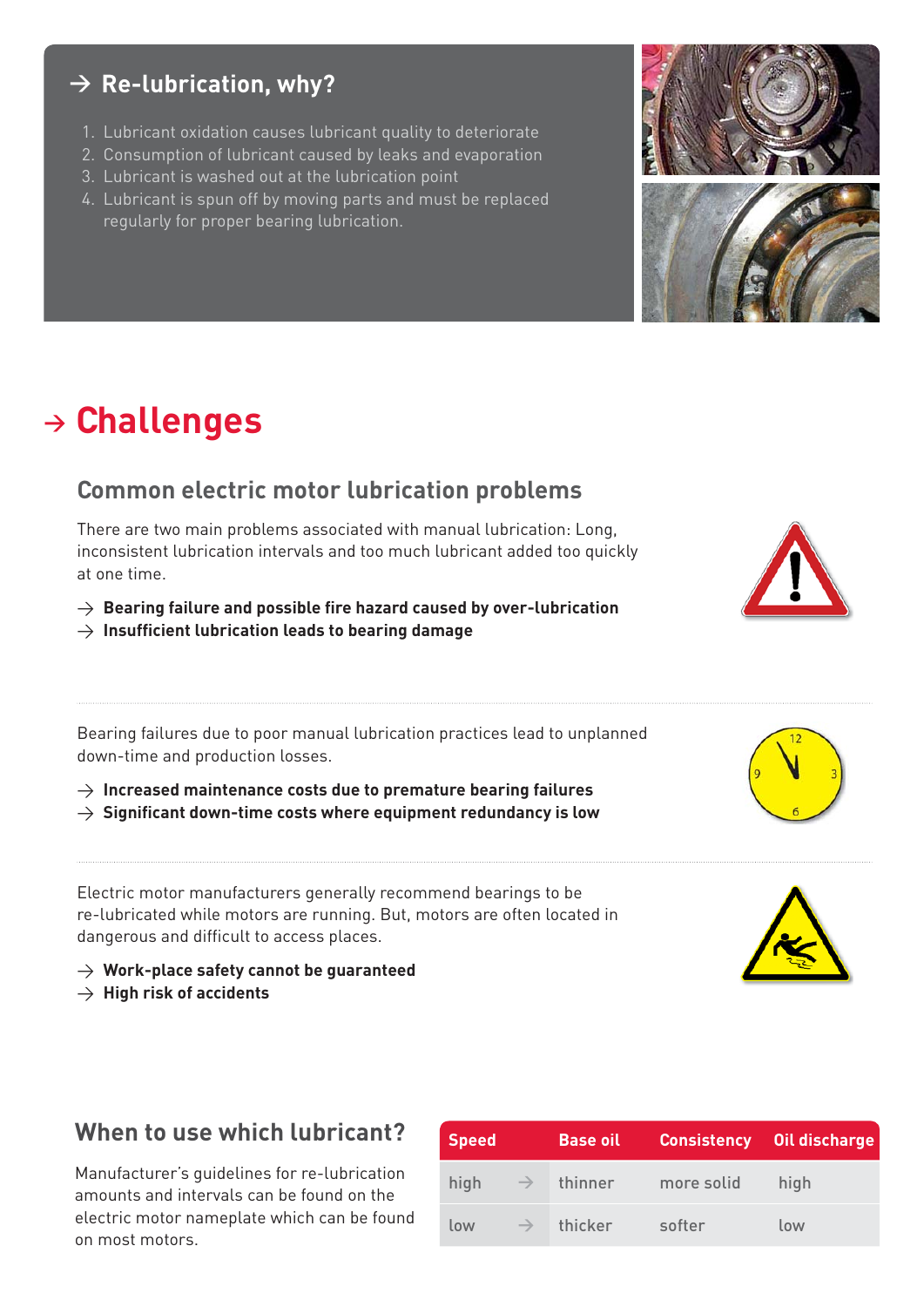## **<sup>&</sup>gt; Solutions**

#### **perma STAR**

Single-point lubrication systems perma STAR VARIO and perma STAR CONTROL TIME / IMPULSE are available in three different sizes (60 cm $^3$ , 120 cm $^3$  or 250 cm $^3$ ). They are recommended for the lubrication of different types of bearings requiring different lubricant amounts.

### **perma PRO MP-2**

Lubrication systems perma PRO MP-2 and PRO C MP-2 are available in two different sizes (250  $\textsf{cm}^{3}$  and 500  $\textsf{cm}^{3}$ ). Each system can supply two lubrication points with the same amount of lubricant independent of counter pressure.

#### **perma PRO MP-6**

Lubrication systems perma PRO MP-6 and PRO C MP-6 are available in two different sizes (250  $\textsf{cm}^{3}$  and 500  $\textsf{cm}^{3}$ ). Each system can supply up to 6 lubrication points with the same amount of lubricant independent of counter pressure.

In order to select the most suitable lubrication system for your motor, please check your motor's re-lubrication fixtures. We will be happy to assist you in finding the best solution for your application.

**Lubrication system**: 1 perma PRO MP-2 250 cm³

(upper left) **Main equipment:** Dairy industry

**Lubrication system:** 1 perma STAR VARIO 60 cm³ per lubrication point

(bottom left) **Main equipment**: Gravel industry **Lubrication system:** 1 perma STAR VARIO 60 cm³ per lubrication point

(bottom right) **Main equipment:** Dairy industry



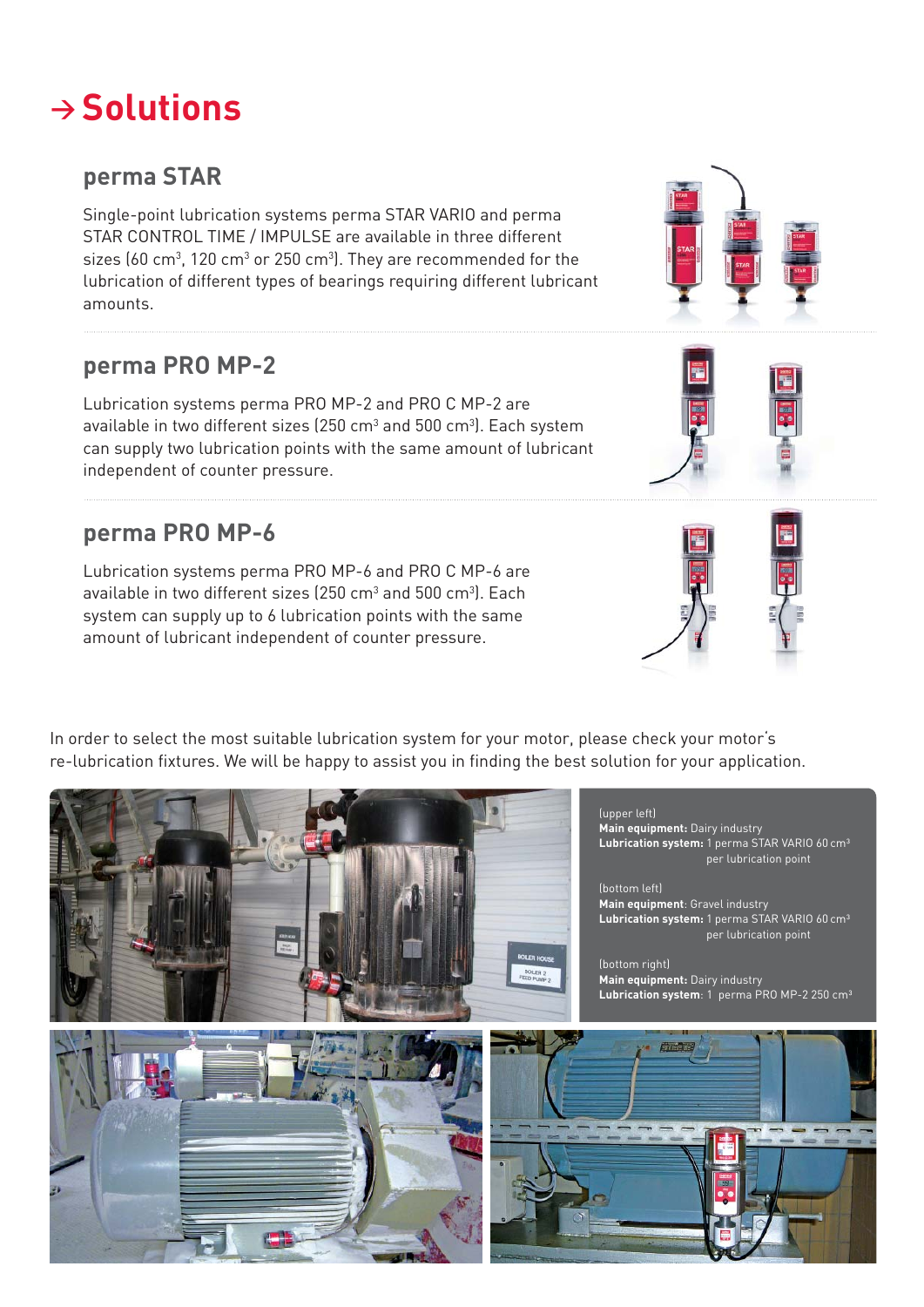## **→ Benefits**

- $\rightarrow$  Permanent and constant lubrication while the machine is running, as recommended by manufacturer
- $\rightarrow$  Optimal lubricant supply to lubrication point, resulting in less down-time
- $\rightarrow$  Active contribution to environmental protection and work-place safety

| <b>Product characteristics</b>                                                                                                                         | <b>Advantages</b>                                                                                     | <b>Benefits</b>                                                                                                                                                   |  |  |  |
|--------------------------------------------------------------------------------------------------------------------------------------------------------|-------------------------------------------------------------------------------------------------------|-------------------------------------------------------------------------------------------------------------------------------------------------------------------|--|--|--|
| economical aspects                                                                                                                                     |                                                                                                       |                                                                                                                                                                   |  |  |  |
| Different discharge periods<br>perma STAR product range:<br>$\rightarrow$<br>1, 3, 6 or 12 months<br>perma PRO product range:<br>1 day up to 24 months | Precise and customized lubrication<br>intervals and therefore also ideal for<br>high grade lubricants | Optimized supply of lubrication points<br>and minimized material / personnel<br>costs at the same time                                                            |  |  |  |
| Electromechanical lubricator<br>consisting of drive unit and LC unit $\rightarrow$                                                                     | Drive unit can be re-used several<br>times                                                            | Short ROI through reduced follow-up<br>costs                                                                                                                      |  |  |  |
| perma PRO MP-2 / PRO MP-6:<br>Central supply of several lubrication<br>points with one lubrication system                                              | Little maintenance work required due<br>to simple exchange without tools                              | Saves time, minimizes operational<br>errors, reduces costs                                                                                                        |  |  |  |
| technical aspects                                                                                                                                      |                                                                                                       |                                                                                                                                                                   |  |  |  |
| perma STAR VARIO<br>perma PRO MP-2 / PRO MP-6:<br>$\rightarrow$<br>Battery operated                                                                    | No cable laying necessary<br>= faster and safer mounting at<br>exposed positions                      | Lubrication of hard-to-access<br>lubrication points. Easy to retro-fit.                                                                                           |  |  |  |
| perma STAR CONTROL IMPULSE / TIME<br>perma PRO C MP-2 / PRO C MP-6:<br>External power supply from the<br>$\rightarrow$<br>machine                      | Automatic feedback signals from the<br>lubrication system via connection to<br>the machine control    | High equipment availability through<br>optimized lubrication control and<br>prevention of machine down-time.<br>Simple connection to a fault<br>monitoring system |  |  |  |
| Automatic, permanent and continuous<br>lubrication while motors are run-<br>ning                                                                       | Prevents over-lubrication, thus no<br>excess lubricant entering motor<br>compartment - fire hazard!   | Reduces machine down-time caused<br>by manual lubrication                                                                                                         |  |  |  |
| work-place safety aspects                                                                                                                              |                                                                                                       |                                                                                                                                                                   |  |  |  |
| perma lubrication systems cover a<br>large range of applications<br>$\rightarrow$                                                                      | Enables lubrication of hard-to-access<br>lubrication points                                           | Installation of lubrication systems at<br>safe-to-access places improves work-<br>place safety                                                                    |  |  |  |
| Remote mounting of lubrication<br>systems with tubes possible<br>$\rightarrow$                                                                         | Installation of lubrication systems<br>outside of dangerous areas                                     | Minimizes the risk of work-place<br>accidents                                                                                                                     |  |  |  |